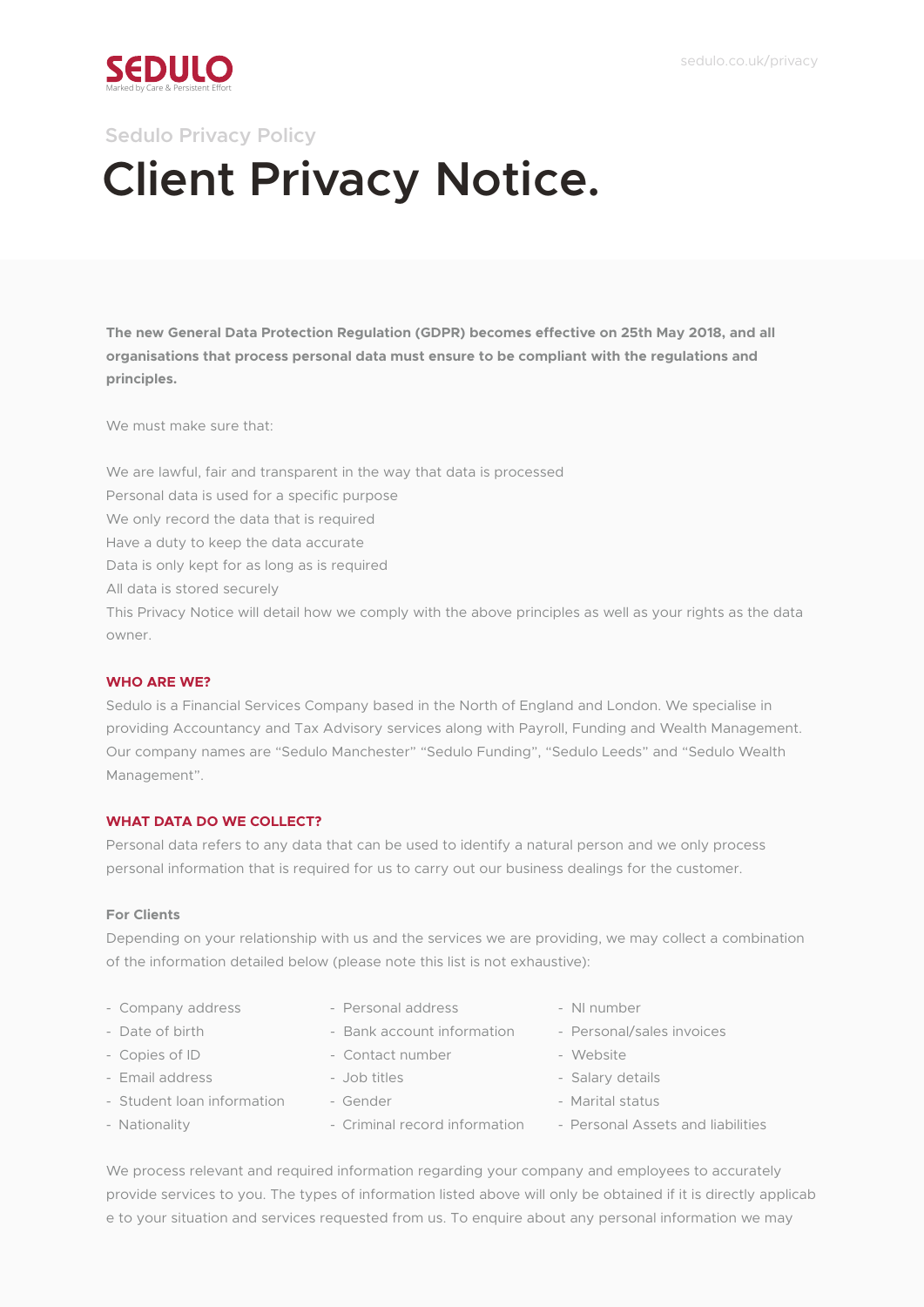retain about yourself, you can email us at gdpr@sedulo.co.uk.

#### **For Suppliers:**

To ensure smooth business running, we hold a small amount of supplier information. This information will be held identifying contact individuals within your business, including but not limited to:

- Contact name
- Business address
- Contact number
- Email address

Bank details or other preferred method for payment to compensate services rendered for a reasonable time after the transaction. This may include but is not limited to; invoices, contracts and emails regarding details of services used by Sedulo.

## **HOW DO WE COLLECT YOUR DATA?**

The data we hold is legitimately gained either through direct contact with the customer to ensure accurate and relevant information is given with full consent of the individual or company or through a 3rd party. For any 3rd parties that we use to gather information (such as lead generation) we ensure to only use GDPR compliant companies and will not hold any data that has not been scrutinised as such. This way we collect data include but are not limited to:

#### **For Clients:**

- Receiving calls from yourself in relation to any services within your business.
- Conducting any relevant service for your business.
- Team members contacting you by means of business development activity.
- Attending business networking events with clients.
- When you have been identified as a reference provider.

#### **For Suppliers:**

- When a purchase has been made.
- Information provided on your invoice, contract or email

# **WHAT IS OUR LEGAL BASIS FOR PROCESSING YOUR DATA?**

We hope you will agree that we have your best interests at heart when you provide your data and we will ensure your data is kept safe. GDPR states that we are required to let you know under which legal basis your data is processed. We are using Legitimate Interest as our legal basis for processing.

## **Legitimate Interest – Article 6(1)(f) details:**

"processing is necessary for the purpose of the legitimate interest pursued by the controller or by the third party except where such interests are overridden by the interests or fundamental rights and freedoms of the data subject which require protection of personal data"

#### **For Clients:**

We want to make sure that we provide you with the best possible service so we hold data on you and contacts within your business that we may need to speak to. In addition, we also log details of conversations, emails sent and received, meetings and other business communication.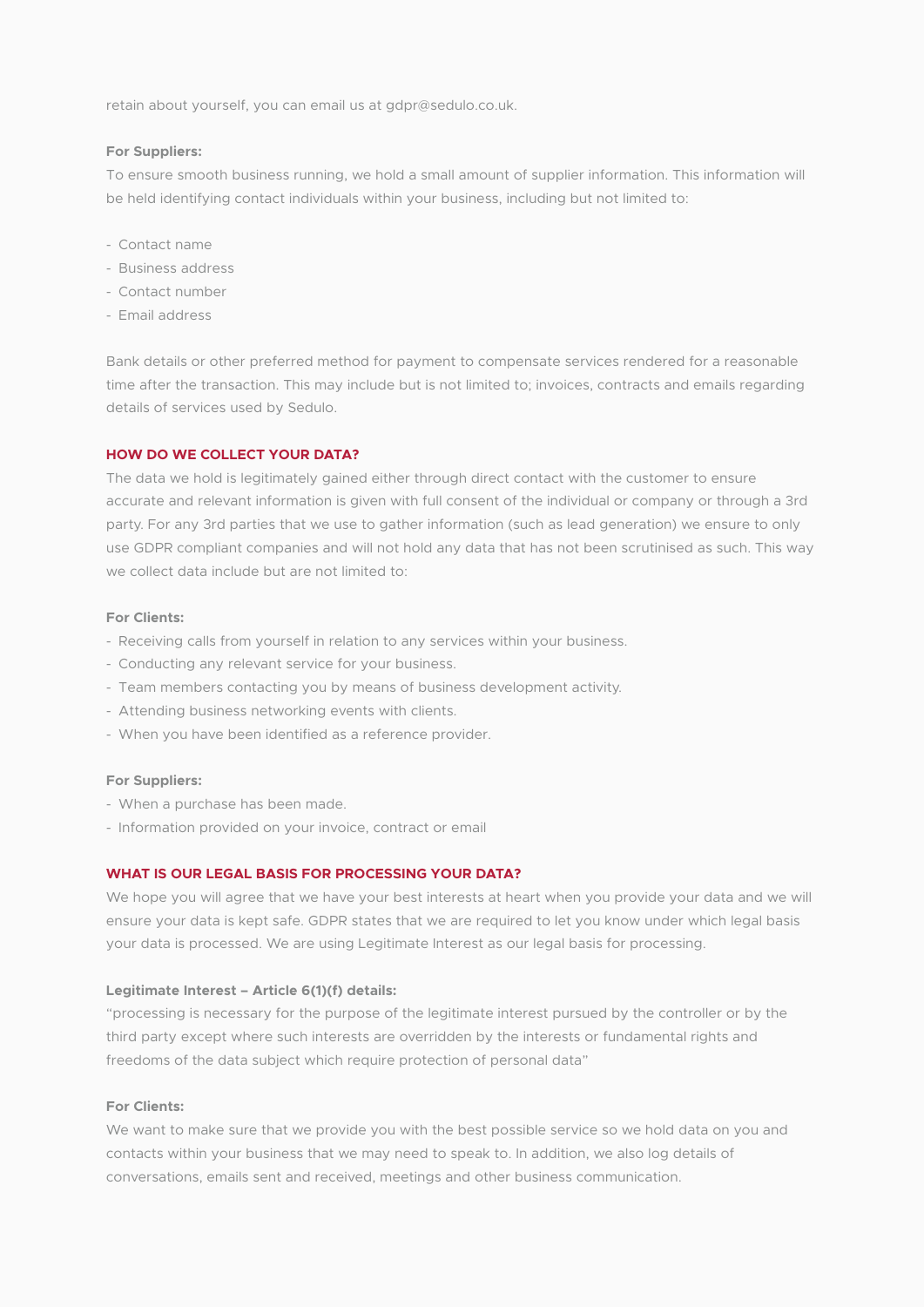## **For Suppliers:**

In order to ensure prompt payment for services you have provided we will need to hold certain information on you and your business so that payments can be made within the required timescales.

For all the above we feel this data is necessary for our legitimate interest as Financial Services Business to provide a comprehensive service to our clients and employees.

# **WHY DO WE COLLECT YOUR DATA?**

Our core business activity is to provide clients with financial advice and accountancy services. To accomplish this, we gather personal information regarding the contact at the business including; full name, position within business, email address, phone contact details and other information freely given by the contact.

# **HOW DO WE USE YOUR DATA?**

#### **For Clients:**

In order to provide the best service to clients, your data may be used in one or more of the following ways:

- Storing and updating your information on our client system so that we can contact you in relation to business activity.
- Make contact in relation to business activity, either by email, telephone or in person.
- Marketing information about events we are holding that may be of interest to you.
- Marketing information in relation to the services we can provide.
- Keeping records of conversations, emails and meetings to refer to if needed in relation to any dispute.
- For some of the above activities your consent is required and for more information on how we get and manage your consent please refer to section 11 in this document.

#### **WHO DO WE SHARE YOUR DATA WITH?**

In some circumstances, we may need to share your details with a 3rd party for us to be able to provide you with our services. This would include:

- 
- 
- HMRC Companies House Pension providers
- 
- Investors Banks Banks Legal entities upon court request
- Mortgage providers Letting agencies

TransUnion will use your personal information to provide services to us. We use their services in order to check your identity and prevent criminal activity such as fraud and money laundering which as stated above, we are obliged to do under the UK's Money Laundering Regulations. More information about TransUnion and the ways in which it uses and shares personal information can be found in its privacy notice at www.transunion.co.uk/legal-information/bureau-privacy-notice.

# **HOW DO WE SAFEGUARD YOUR DATA?**

Your data is of the utmost importance to us and as such we ensure all relevant security is in place to keep your data safe and protected from any potential threats.

For more information on how we do this, please refer to our Data Protection Policy.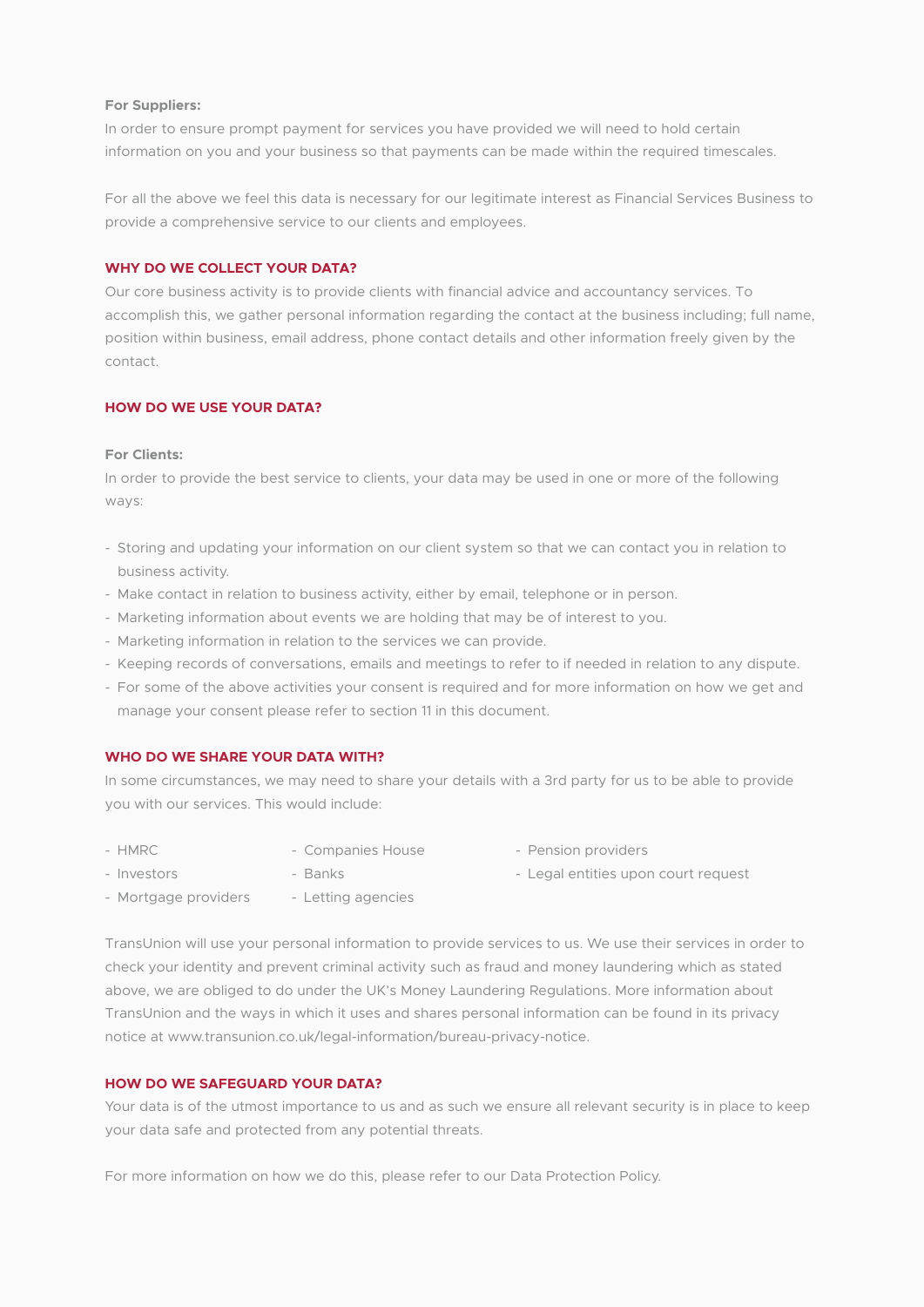under our legitimate business interest of an on-going business relationship or for legal obligations.

The following information has a legal requirement to be kept for a predetermined amount of time, regardless of active services retained with us:

- HMRC records 6 years
- Payroll information 7 years
- Accounts information 7 years
- Pension transfer 7 years
- Final salary pension transfer kept indefinitely

### **YOUR RIGHTS**

GDPR provides the following rights.

## **THE RIGHT TO BE INFORMED**

You have the right to be informed about the collection and use of your personal data and you must be provided with certain information including; the purpose for processing your personal data, our retention periods for the data and who it will be shared with. All this information is provided by means of this Privacy Notice.

## **THE RIGHT OF ACCESS**

You have the right to access your personal data and any supplementary information. This is known as a Data Subject Access Request (DSAR) and when received by our designated Data Controller, we are legally required to provide this information within one month. This information will be provided free of charge unless we feel the request is manifestly unfounded or excessive, particularly if it is repetitive. A fee may also be charged if further copies of the same information are requested.

# **THE RIGHT TO RECTIFICATION**

You have the right to have any inaccurate personal data rectified if incomplete or incorrect. You can request this to be done verbally or in writing and we have one calendar month to respond once this has been passed to the designated Data Controller. There is no fee attached to this request however, if we feel the request is manifestly unfounded or excessive, particularly if it is repetitive – we can charge a fee or refuse the request. If either of these apply, we will provide you with our reasons for such action.

#### **THE RIGHT TO ERASURE**

This is also known as the right to be forgotten. You have the right to have your personal data erased if:

- The data is no longer necessary for the reason it was originally collected or processed.
- Your data has been processed for legitimate interest and you object to the processing of your data and we cannot provide an overriding legitimate interest to continue processing.
- The data has been processed unlawfully (in breach of GDPR).
- Data must be erased to comply with a legal obligation.

If we process your data for one of the following reasons, the right to erasure does not apply:

- To exercise the right of freedom of expression and information.
- To comply with a legal obligation.
- For the performance of a task carried out in the public interest.
- For archiving purposes in the public interest, scientific research, historical research or statistical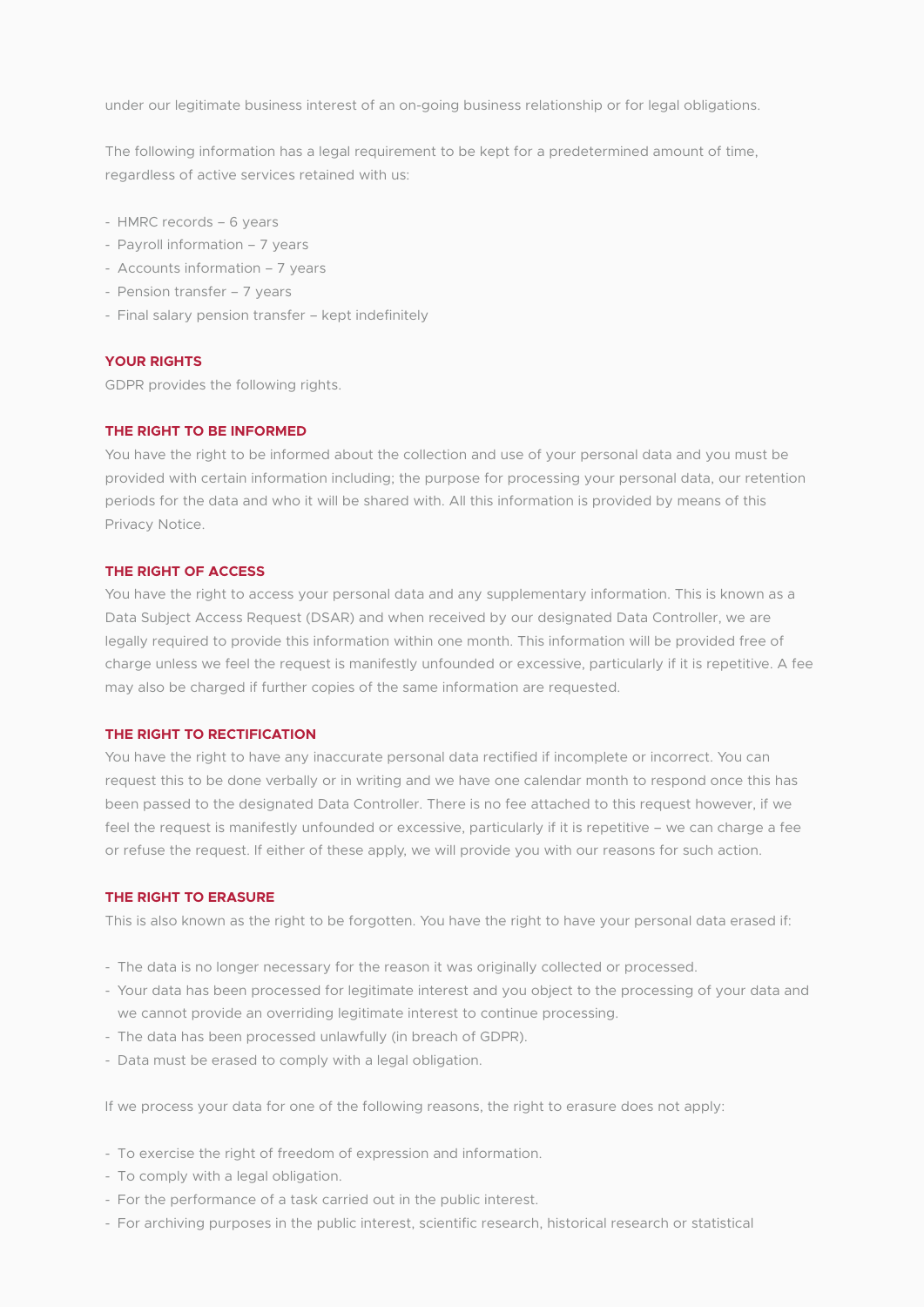purposes.

- In the defence of a claim.

# **THE RIGHT TO RESTRICT PROCESSING**

You have the right to restrict the processing of your data in certain circumstances. When processing is restricted we may store enough information to ensure future restriction is respected. We will stop processing data if:

- You do not agree with the accuracy of your personal data.
- The data has been unlawfully processed.
- To establish or defend a legal claim.
- You object to our legal ground for processing your data.

We can only continue to process your data when the above has been resolved and we will inform you before any restriction is lifted. If your data is restricted it can only be retained if:

- You give your consent to processing.
- It is in defence of a legal claim.
- It is for the protection of another person.
- It is for reasons of important public interest.

# **THE RIGHT TO DATA PORTABILITY**

You have the right to transfer your details across different services. This right only applies if:

- Data that has been provided to a controller by an individual.
- Processing is based on consent or for the performance of a contract.
- Processing is carried out by automated means.
- When we receive a portability request we must respond within one month of the Data Controller being notified and no fee is applicable. We must provide the information in a structured, commonly used and machine-readable form.

# **THE RIGHT TO OBJECT**

You can object to the processing of your data when it is processed under one of the following reasons:

- Our legitimate interest.
- Performance of a task in the public interest/exercise of official authority.
- Direct marketing.
- Processing for scientific/historical research or statistical purposes.

Within 1 month of notification of this request, we must stop processing your data unless:

- We can demonstrate compelling legitimate grounds for processing which override your interest.
- It is being processed for the establishment, exercise or defence of a legal claim.
- If your objection relates to direct marketing we will ensure your details are either removed or adjusted, in line with your request as promptly as possible. This process can be started by either clicking "unsubscribe" on the marketing email or emailing gdpr@sedulo.co.uk.

If your data has been shared with a third party and you request one of your "rights" listed above we will notify them and act upon the requirements of your request unless this is not possible or involves